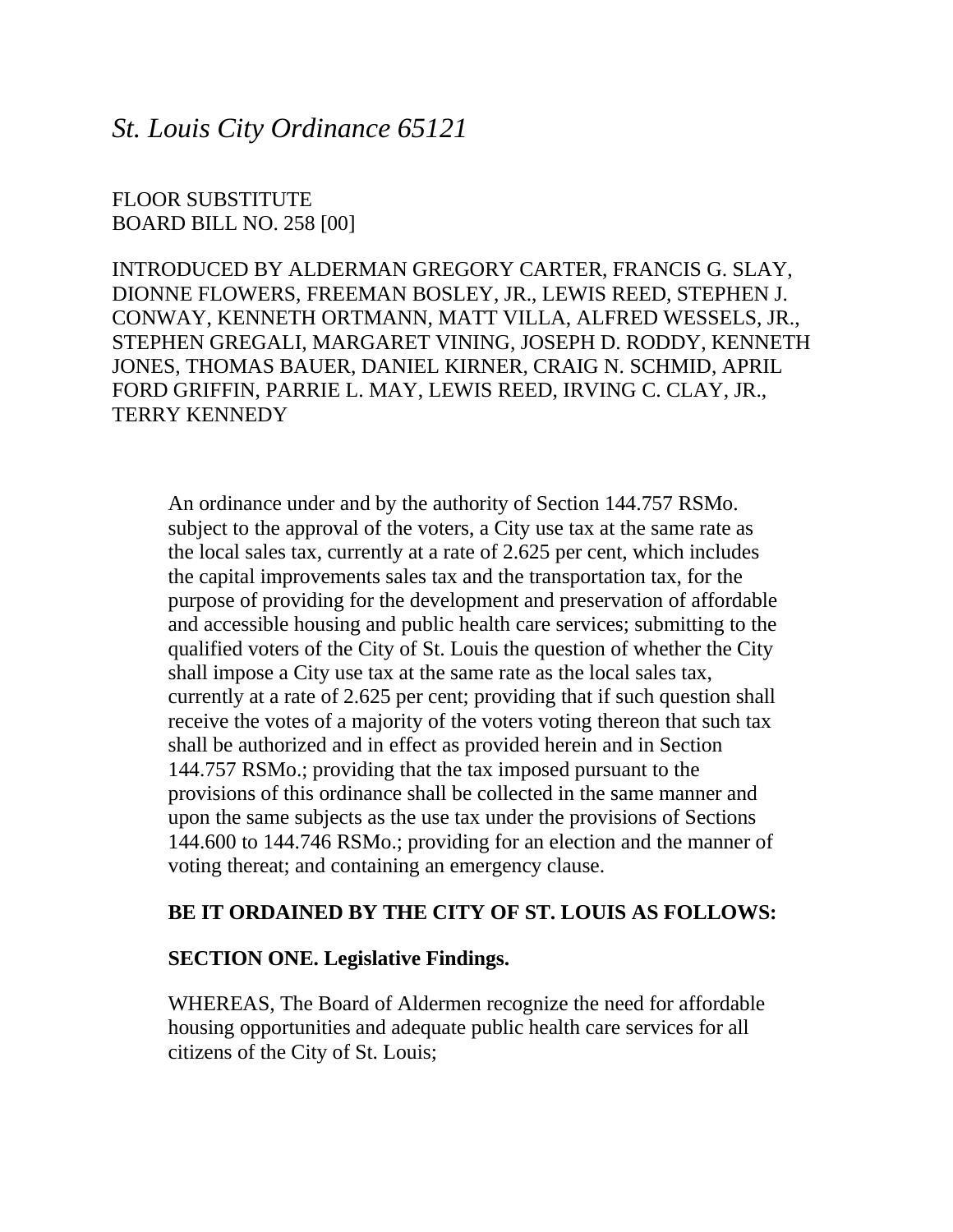WHEREAS, because of the ever increasing demands on the general revenue of the City of St. Louis it is necessary to identify new sources of revenue which can be dedicated to affordable housing initiatives and public health issues; and

WHEREAS, the State of Missouri has authorized the City of St. Louis to submit to the qualified voters of the City a proposition to create a use tax on purchases made from out of state vendors which can be used to provide additional funding for these important programs.

**SECTION TWO**. Under and by the authority of Section 144.757 RSMo. (1996), there is hereby imposed, subject, however, to the approval of the voters as hereinafter provided, a City use tax at the same rate as the local sales tax, currently at a rate of 2.625 per cent, which includes the capital improvements sales tax and the transportation tax, for the purpose of providing for the development and preservation of affordable and accessible housing and public health care services. Fifty percent (50%) of any such tax collected shall be dedicated to providing for the development and preservation of affordable and accessible housing and shall be administered under the provisions of Ordinance (Board Bill #257) and Fifty percent (50%) shall be dedicated to providing public health care services within the City of St. Louis and shall be held by the Comptroller in a special account to be known as the Health Care Trust Fund. Funds deposited in such account shall be used only to provide public health care services within the City of St. Louis. All interest earned by the funds deposited in such special account shall be retained in the account to be appropriated according to provisions of this ordinance. All expenditures from such fund shall be appropriated in accordance with applicable law.

**SECTION THREE.** The following question is hereby submitted to the qualified voters of the City of St. Louis and shall be voted upon at an election to be held as hereinafter provided. The question shall read as follows:

Shall the City of St. Louis impose a local use tax at the same rate as the local sales tax, currently at a rate of 2.625 per cent, which includes the capital improvements sales tax and the transportation tax, for the purpose of providing for the development and preservation of affordable and accessible housing and for public health care services, provided that if any local sales tax is repealed, reduced or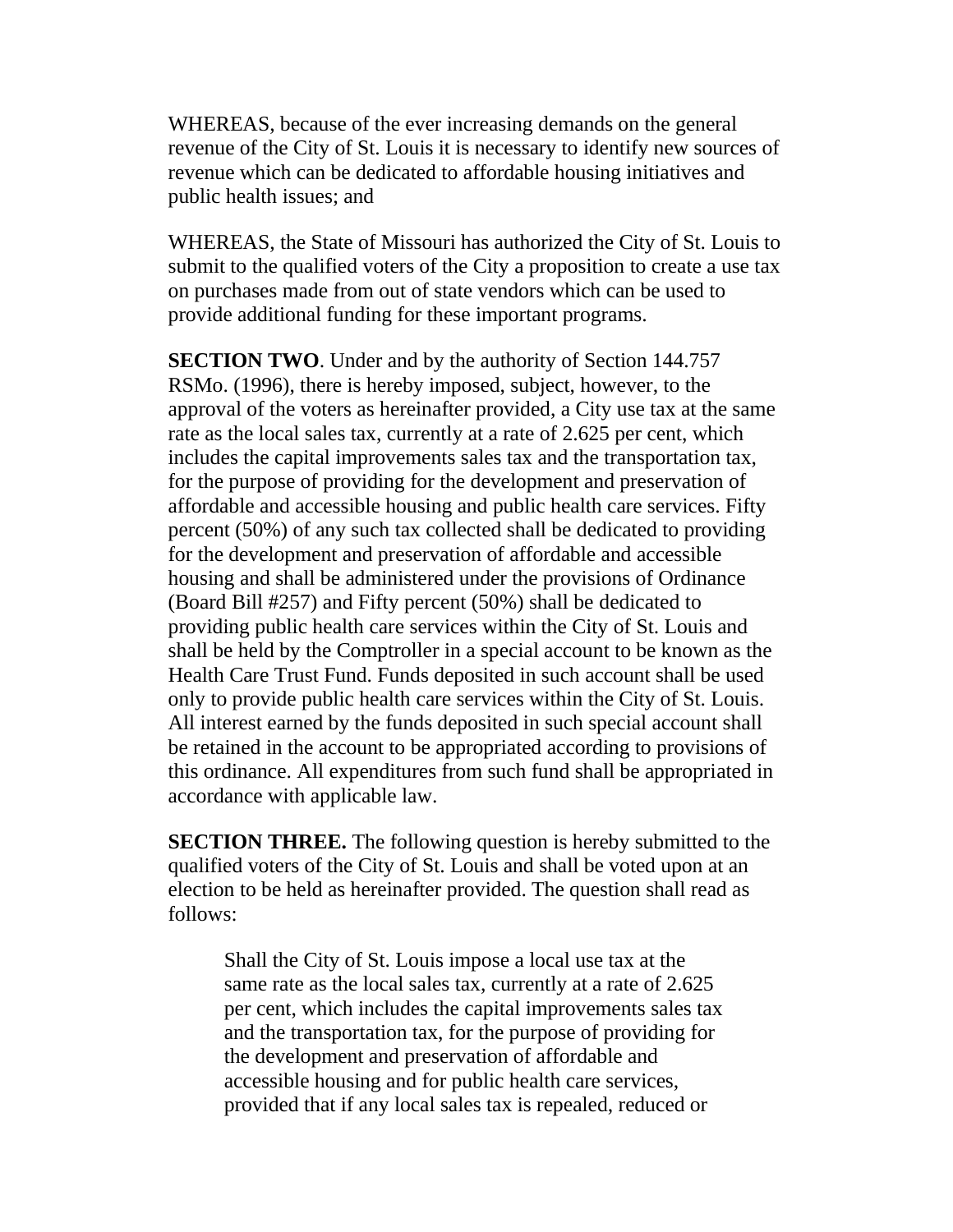raised by voter approval, the respective local use tax shall also be repealed, reduced or raised by the same action? A use tax return shall not be required to be filed by persons whose purchases from out of state vendors do not in total exceed two thousand dollars in any calendar year.

## YES [ ] NO [ ]

If you are in favor of the question, place an "X" in the box opposite "Yes." If you are opposed to the question, place an "X" in the box opposite "No."

**SECTION FOUR.** The foregoing question shall be submitted to the qualified voters at an election to be held on Tuesday, April 3, 2001, and if the question shall receive in its favor the votes of a majority of the voters voting thereon, the tax shall be authorized and in effect as provided in Section 144.757 RSMo. The qualified voters may, at such election, vote a ballot in substantially the following form:

Shall the City of St. Louis impose a local use tax at the same rate as the local sales tax, currently at a rate of 2.625 per cent which includes the capital improvements sales tax and the transportation tax, for the purpose of providing for the development and preservation of affordable and accessible housing and for public health care services, provided that if any local sales tax is repealed, reduced or raised by voter approval, the respective local use tax shall also be repealed, reduced or raised by the same action? A use tax return shall not be required to be filed by persons whose purchases from out of state vendors do not in total exceed two thousand dollars in any calendar year.

## YES [ ] NO [ ]

If you are in favor of the question, place an "X" in the box opposite "Yes." If you are opposed to the question, place an "X" in the box opposite "No."

**SECTION FIVE.** The provisions of Section 144.757 RSMo. are adopted and incorporated by reference as if fully set forth.